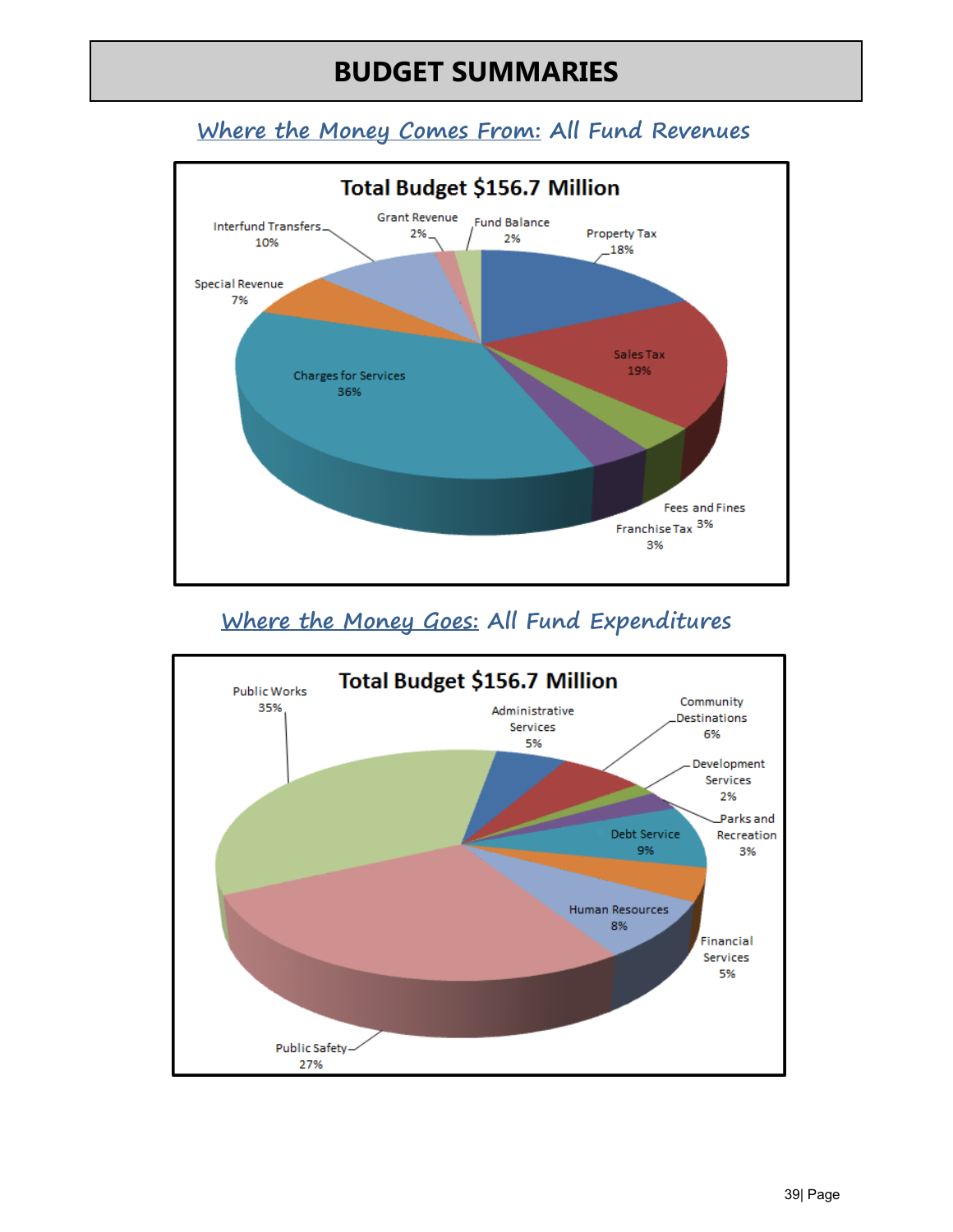### **Total Budget - Summary**

The chart below identifies total expenditure projections by service areas and revenue projections by funding source. Increases and decreases in individual areas are identified and explained in the individual fund summaries found later in this document. The City of Longview's adopted budget for FY 2016-17 is \$156,788,960, a decrease of 6.33% from the FY 2015-16 budget. The decrease in revenues is mostly due to a reduction in anticipated sales tax revenue in 2016-2017. The decrease in expenditures related to the corresponding decline in sales tax revenue. Another factor would be the operations cost of the new animal shelter in the general fund. All funds that have personal services experienced an increase of health fund contributions due to claims cost experienced by the City an increase of 10.48%. Midyear cuts were carried over into the current fiscal year in response to sales tax decline. Some of the major cuts were vehicle replacement, no-critical CIP drainage projects, and no new one-time projects.

| <b>Funding Sources</b>         | <b>Actual</b> | <b>Budget</b> | <b>Estimated</b> | <b>Budget</b> | % Change                                                                                                                 |
|--------------------------------|---------------|---------------|------------------|---------------|--------------------------------------------------------------------------------------------------------------------------|
|                                | FY 14-15      | FY 15-16      | FY 15-16         | FY 16-17      | <b>Budget</b>                                                                                                            |
|                                |               |               |                  |               |                                                                                                                          |
| Property Tax                   | \$27,965,236  | \$28,244,074  | \$28,738,792     | \$28,472,630  | 0.81%                                                                                                                    |
| Sales Tax                      | 31,557,269    | 32,616,035    | 29,369,952       | 29,076,250    | $-10.85%$                                                                                                                |
| Fees and Fines                 | 5,417,264     | 5,705,761     | 5,304,459        | 5,326,822     | $-6.64%$                                                                                                                 |
| Franchise Tax                  | 5,755,209     | 5,902,349     | 5,343,926        | 5,542,668     | $-6.09%$                                                                                                                 |
| <b>Charges for Services</b>    | 54,720,877    | 55,737,371    | 55,331,132       | 56,878,861    | 2.05%                                                                                                                    |
| All Other/Special Revenue      | 11,351,202    | 11,029,000    | 9,434,477        | 10,488,305    | $-4.90%$                                                                                                                 |
| <b>Interfund Transfers</b>     | 15,690,283    | 15,541,380    | 15,491,380       | 15,208,272    | $-2.14%$                                                                                                                 |
| <b>Grant Revenue</b>           | 1,655,882     | 4,529,548     | 4,607,950        | 2,466,790     | $-45.54%$                                                                                                                |
| Fund Balance (Gain) or Loss    | 4,814,035     | 8,085,655     | 7,310,123        | 3,328,362     | $-58.84%$                                                                                                                |
| <b>Total Revenue</b>           | \$158,927,257 | \$167,391,173 | \$160,932,191    | \$156,788,960 | $-6.33%$                                                                                                                 |
|                                |               |               |                  |               |                                                                                                                          |
|                                |               |               |                  |               |                                                                                                                          |
|                                | <b>Actual</b> | <b>Budget</b> | <b>Estimated</b> | <b>Budget</b> | % Change                                                                                                                 |
| <b>Expenditures</b>            | FY 14-15      | FY 15-16      | FY 15-16         | FY 16-17      | <b>Budget</b>                                                                                                            |
|                                |               |               |                  |               |                                                                                                                          |
| <b>Administrative Services</b> | 9,757,516     | 10,692,181    | 9,833,072        | 8,722,192     |                                                                                                                          |
| <b>Community Services</b>      | 9,090,813     | 12,617,468    | 12,386,659       | 10,331,828    |                                                                                                                          |
| Development Services           | 1,903,229     | 2,902,331     | 2,842,426        | 2,710,207     |                                                                                                                          |
| Parks and Recreation           | 4,633,269     | 4,455,893     | 4,108,984        | 4,312,563     |                                                                                                                          |
| Debt Service                   | 17,685,787    | 15,758,469    | 15,700,936       | 13,828,828    |                                                                                                                          |
| <b>Financial Services</b>      | 12,087,032    | 9,752,220     | 7,148,772        | 7,234,518     |                                                                                                                          |
| Human Resources                | 11,554,100    | 12,798,171    | 12,493,107       | 12,651,437    |                                                                                                                          |
| <b>Public Safety</b>           | 39,623,135    | 43,618,496    | 42,889,732       | 42,597,203    |                                                                                                                          |
| <b>Public Works</b>            | 52,592,376    | 54,795,944    | 53,528,503       | 54,400,184    |                                                                                                                          |
| <b>Total Expenditures</b>      | \$158,927,257 | \$167,391,173 | \$160,932,191    | 156,788,960   | $-18.42%$<br>$-18.11%$<br>$-6.62%$<br>$-3.22%$<br>$-12.25%$<br>$-25.82%$<br>$-1.15%$<br>$-2.34%$<br>$-0.72%$<br>$-6.33%$ |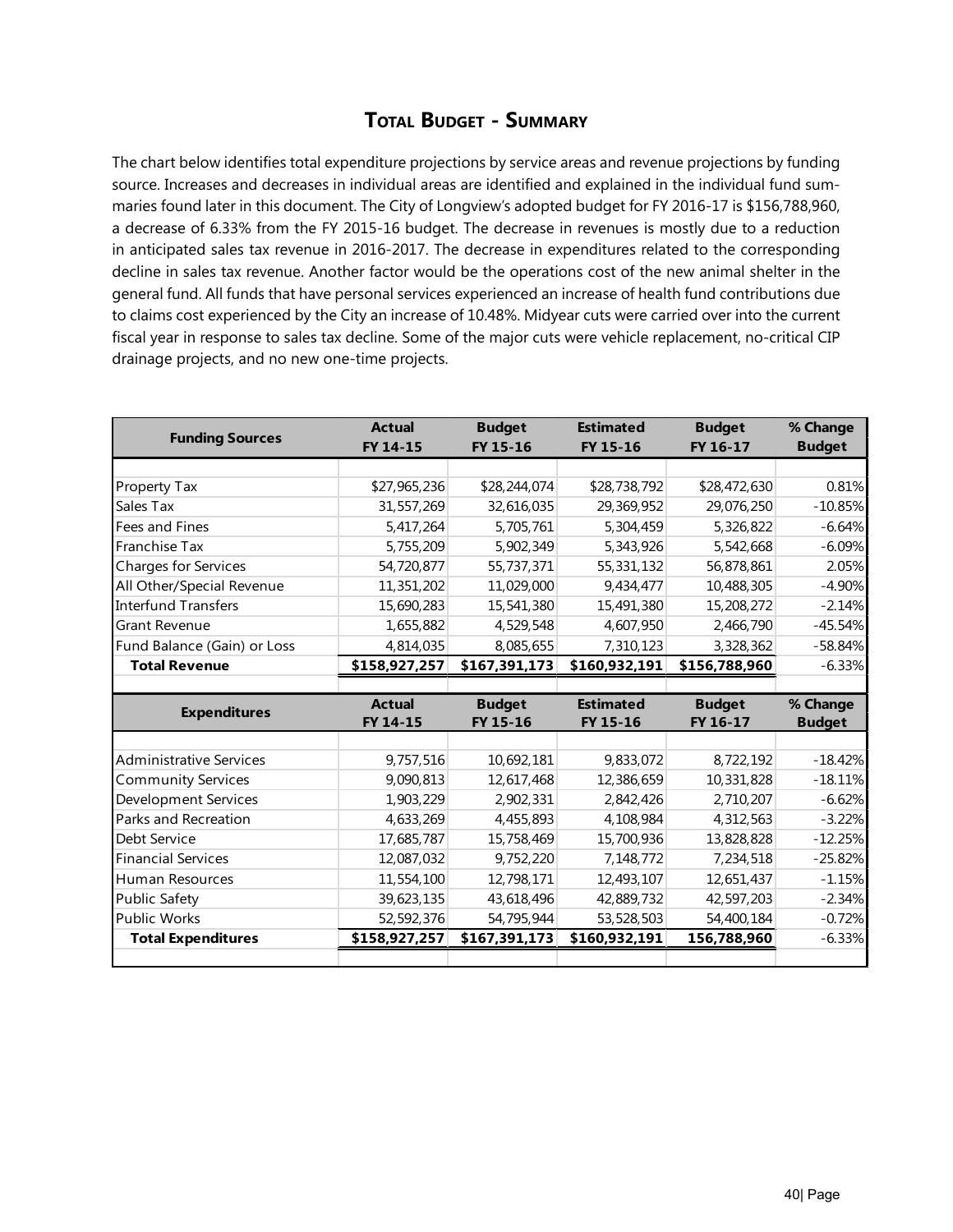### **AUTHORIZED POSITIONS**

**By Service Area**



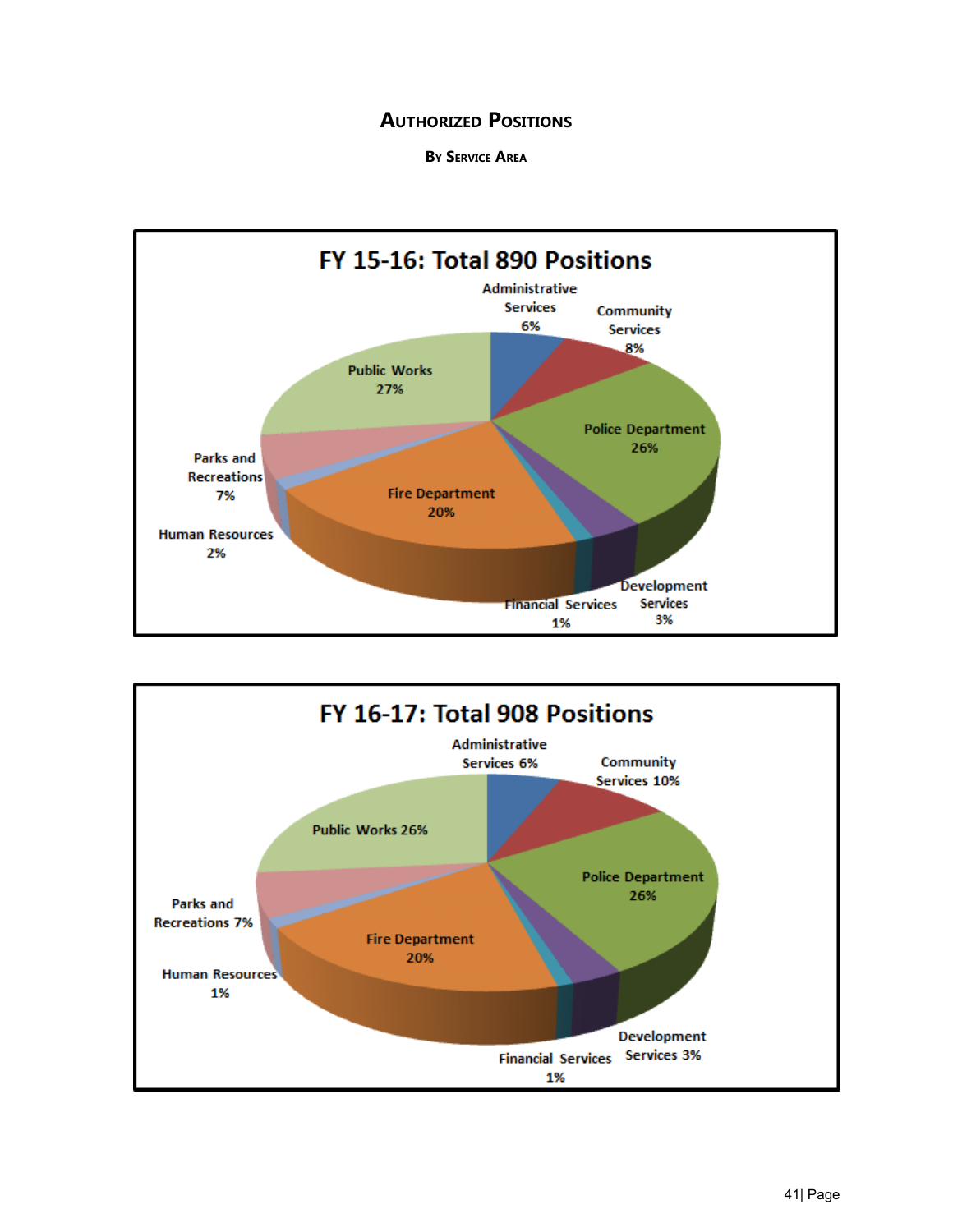## **Authorized Positions**

## *Summary of Position Changes for FY 2016-17 by Division*

#### **Administrative Services:**

- **City Manager/City Council:** Removed Internal Auditor position. Removed allocations for Communication & Tourism Manager and Director of Administration.
- **Legislative:** Labor allocation changes with Communications & Tourism manager
- **Convention & Visitor's Bureau:** Added 1 position Main Street Coordinator & more labor allocated Communications & Tourism manager.
- **Media Development:** Labor allocation with Communications & Tourism manager

#### **Community Services:**

- **Community Services Administration:** Remove Community Services Coordinator.
- **Environmental Health:** Moved 4 ACO positions to Animal Services
- **Animal Services:** Opening of Animal Shelter
- **Library:** Eliminated 1 PT Library Aide position

#### **Development Services:**

- **Development Services Admin:** Move 5 employees to new department code compliance
- **Code Compliance:** New Department split from development services

#### **Financial Services:**

• **Finance:** There were 2 finance manager positions temporarily during a transition period. Removed one of the finance manager positions.

#### **Human Resources:**

- **Human Resources:** Added allocation for Director of Administration. Reduced part-time office assistant position.
- **Risk Management:** Added more labor for Director of Administration & Reduction in part-time office assistant position.

#### **Parks and Recreation:**

• **Recreation:** Added 3 Lifeguard positions.

#### **Police:**

• **Recreation:** Received VOCA grant added 1 position.

#### **Public Works:**

- **Fleet Services:** Reduction in one position
- **Facility Services:** Moved 8 positions to newly created beautification department.
- **Beautification:** New Department created from facility services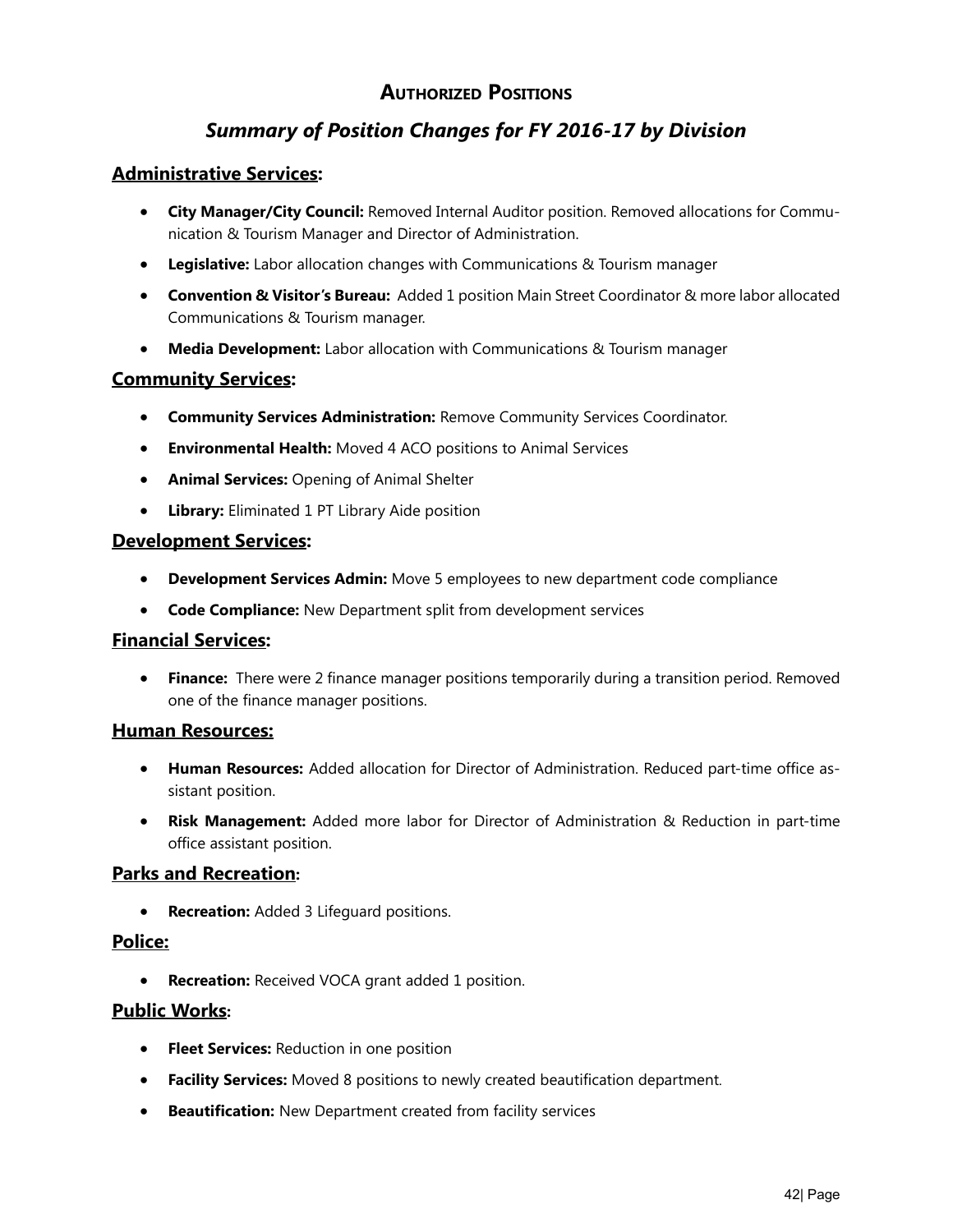|                                | <b>Actual</b>   | <b>Budget</b>   | <b>Year End Est.</b> | <b>Budget</b> | <b>Year over</b>   |
|--------------------------------|-----------------|-----------------|----------------------|---------------|--------------------|
| <b>ADMINISTRATIVE SERVICES</b> | <b>FY 14-15</b> | <b>FY 15-16</b> | <b>FY 15-16</b>      | FY 16-17      | <b>Year Change</b> |
| City Manager                   | 9.03            | 6.86            | 5.86                 | 5.20          | $-1.66$            |
| Legislative                    | 0.00            | 0.83            | 0.83                 | 0.50          | $-0.33$            |
| <b>City Secretary</b>          | 3.00            | 3.00            | 3.00                 | 3.00          | 0.00               |
| City Attorney                  | 5.00            | 5.00            | 5.00                 | 5.00          | 0.00               |
| Municipal Court                | 19.00           | 19.00           | 19.00                | 19.00         | 0.00               |
| Convention & Visitor's Bureau  | 0.00            | 2.64            | 3.64                 | 3.80          | 1.16               |
| Information Technology         | 9.00            | 9.00            | 9.00                 | 9.00          | 0.00               |
| <b>GIS</b>                     | 7.00            | 7.00            | 7.00                 | 7.00          | 0.00               |
| Media Development              | 2.00            | 3.00            | 3.00                 | 3.50          | 0.50               |
| <b>Total</b>                   | 54.03           | 56.33           | 56.33                | 56.00         | $-0.33$            |

## **Authorized Position Charts**

|                                   | <b>Actual</b>   | <b>Budget</b> | <b>Year End Est.</b> | <b>Budget</b> | <b>Year over</b>   |
|-----------------------------------|-----------------|---------------|----------------------|---------------|--------------------|
| <b>COMMUNITY SERVICES</b>         | <b>FY 14-15</b> | FY 15-16      | <b>FY 15-16</b>      | FY 16-17      | <b>Year Change</b> |
| Community Services Administration | 4.00            | 4.00          | 4.00                 | 3.00          | $-1.00$            |
| <b>CDBG</b>                       | 2.00            | 2.00          | 2.00                 | 2.00          | 0.00               |
| <b>Environmental Health</b>       | 11.00           | 11.00         | 7.00                 | 7.00          | $-4.00$            |
| <b>Animal Services</b>            | 0.00            | 1.00          | 24.00                | 24.00         | 23.00              |
| Home Grants                       | 8.00            | 8.00          | 8.00                 | 8.00          | 0.00               |
| Library                           | 31.00           | 31.00         | 30.00                | 30.00         | $-1.00$            |
| Maude Cobb                        | 8.00            | 9.00          | 9.00                 | 9.00          | 0.00               |
| Partners In Prevention            | 4.65            | 4.80          | 4.85                 | 4.80          | 0.00               |
| Partners In Prevention Grants     | 1.35            | 1.20          | 1.15                 | 1.20          | 0.00               |
| <b>Total</b>                      | 70.00           | 72.00         | 90.00                | 89.00         | 17.00              |

|                             | <b>Actual</b> | <b>Budget</b>   | <b>Year End Est.</b> | <b>Budget</b> | <b>Year over</b>   |
|-----------------------------|---------------|-----------------|----------------------|---------------|--------------------|
| <b>DEVELOPMENT SERVICES</b> | FY 14-15      | <b>FY 15-16</b> | <b>FY 15-16</b>      | FY 16-17      | <b>Year Change</b> |
| Planning and Zoning         | 4.00          | 4.00            | 4.00                 | 4.00          | 0.00               |
| <b>Building Inspection</b>  | 7.00          | 7.00            | 7.00                 | 7.00          | 0.00               |
| <b>Engineering Services</b> | 0.00          | 0.00            | 0.00                 | 0.00          | 0.00               |
| Development Services Admin  | 16.00         | 15.00           | 15.00                | 10.00         | $-5.00$            |
| Code Compliance             | 0.00          | 0.00            | 0.00                 | 5.00          | 5.00               |
| Metropolitan Planning Org.  | 2.00          | 2.00            | 2.00                 | 2.00          | 0.00               |
| <b>Total</b>                | 29.00         | 28.00           | 28.00                | 28.00         | 0.00               |

|                          | <b>Actual</b> | <b>Budget</b>       | Year End Est. | <b>Budget</b> | <b>Year over</b>       |
|--------------------------|---------------|---------------------|---------------|---------------|------------------------|
| <b>FINANCIAL SERVIES</b> |               | FY 14-15   FY 15-16 | FY 15-16      |               | FY 16-17   Year Change |
| Finance                  | 8.00          | 7.75                | 6.75          | 6.75          | $-1.00$                |
| Purchasing               | 2.00          | 2.00                | 2.00          | 2.00          | 0.00                   |
| Totall                   | 10.00         | 9.75                | 8.75          | 8.75          | $-1.00$                |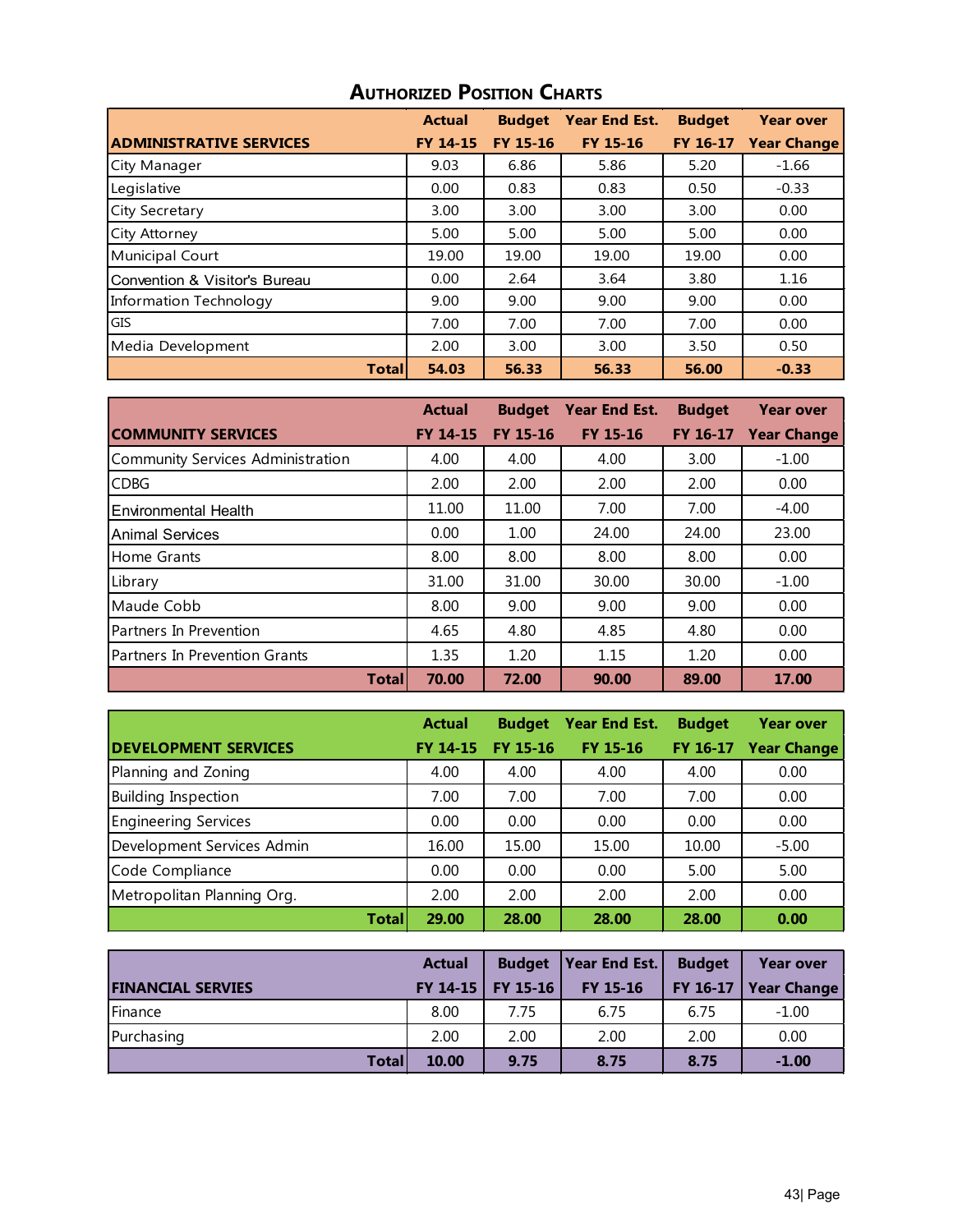|                        | <b>Actual</b> |        | <b>Budget</b> Year End Est. Budget Year Over    |        |      |
|------------------------|---------------|--------|-------------------------------------------------|--------|------|
| <b>FIRE DEPARTMENT</b> |               |        | FY 14-15 FY 15-16 FY 15-16 FY 16-17 Year Change |        |      |
| Fire Suppression       | 172.00        | 178.00 | 178.00                                          | 178.00 | 0.00 |
| <b>Totall</b>          | 172.00        | 178.00 | 178.00                                          | 178.00 | 0.00 |

|                        | <b>Actual</b>   | <b>Budget</b> | Year End Est.   | <b>Budget</b> | <b>Year over</b> |
|------------------------|-----------------|---------------|-----------------|---------------|------------------|
| <b>HUMAN RESOURCES</b> | <b>FY 14-15</b> | FY 15-16      | <b>FY 15-16</b> | FY 16-17      | Year Change      |
| Human Resources        | 6.34            | 6.34          | 5.84            | 6.17          | $-0.17$          |
| <b>Risk Management</b> | 5.33            | 5.33          | 4.83            | 4.83          | $-0.50$          |
| Health/Clinic          | 2.00            | 2.00          | 2.00            | 2.00          | 0.00             |
| <b>Total</b>           | 13.67           | 13.67         | 12.67           | 13.00         | $-0.67$          |

|                                 | <b>Actual</b> |                   | <b>Budget</b> Year End Est. | <b>Budget</b> | <b>Year over</b>     |
|---------------------------------|---------------|-------------------|-----------------------------|---------------|----------------------|
| <b>PARKS AND RECREATION</b>     |               | FY 14-15 FY 15-16 | <b>FY 15-16</b>             |               | FY 16-17 Year Change |
| Longview Recreation Association | 1.00          | 0.00              | 0.00                        | 0.00          | 0.00                 |
| Parks                           | 24.00         | 23.70             | 23.70                       | 23.70         | 0.00                 |
| Recreation                      | 32.00         | 33.00             | 36.00                       | 36.00         | 3.00                 |
| <b>Total</b>                    | 57.00         | 56.70             | 59.70                       | 59.70         | 3.00                 |

|                              | <b>Actual</b> | <b>Budget</b>   | Year End Est.   | <b>Budget</b> | <b>Year over</b>   |
|------------------------------|---------------|-----------------|-----------------|---------------|--------------------|
| <b>POLICE DEPARTMENT</b>     | FY 14-15      | <b>FY 15-16</b> | <b>FY 15-16</b> | FY 16-17      | <b>Year Change</b> |
| Police Operations            | 190.00        | 190.00          | 190.00          | 191.00        | 1.00               |
| Public Safety Communications | 33.00         | 33.00           | 33.00           | 33.00         | 0.00               |
| <b>E911 Communications</b>   | 11.00         | 11.00           | 11.00           | 11.00         | 0.00               |
| <b>Total</b>                 | 234.00        | 234.00          | 234.00          | 235.00        | 1.00               |

|                                  | <b>Actual</b> | <b>Budget</b> | Year End Est. | <b>Budget</b> | <b>Year over</b>   |
|----------------------------------|---------------|---------------|---------------|---------------|--------------------|
| <b>PUBLIC WORKS</b>              | FY 14-15      | FY 15-16      | FY 15-16      | FY 16-17      | <b>Year Change</b> |
| Drainage                         | 23.00         | 24.00         | 24.00         | 24.00         | 0.00               |
| <b>Fleet Services</b>            | 12.75         | 12.75         | 12.75         | 11.75         | $-1.00$            |
| <b>Facility Services</b>         | 15.25         | 15.25         | 7.25          | 7.25          | $-8.00$            |
| <b>Plant Automation</b>          | 4.00          | 4.00          | 4.00          | 4.00          | 0.00               |
| Public Works Administration      | 4.55          | 4.55          | 4.55          | 4.55          | 0.00               |
| Public Works Engineering         | 4.00          | 4.00          | 4.00          | 4.00          | 0.00               |
| Sanitation                       | 23.75         | 28.75         | 28.75         | 28.75         | 0.00               |
| Compost                          | 3.00          | 3.00          | 3.00          | 3.00          | 0.00               |
| <b>Streets</b>                   | 17.00         | 17.00         | 17.00         | 17.00         | 0.00               |
| <b>Traffic Maintenance</b>       | 7.00          | 7.00          | 7.00          | 7.00          | 0.00               |
| <b>Utility Services Division</b> | 14.00         | 14.25         | 14.25         | 14.25         | 0.00               |
| Beautification                   | 0.00          | 0.00          | 8.00          | 8.00          | 8.00               |
| <b>Wastewater Collection</b>     | 22.50         | 22.50         | 22.50         | 22.50         | 0.00               |
| <b>Wastewater Treatment</b>      | 23.00         | 23.00         | 23.00         | 23.00         | 0.00               |
| <b>Water Distribution</b>        | 29.50         | 29.50         | 29.50         | 29.50         | 0.00               |
| <b>Water Purification</b>        | 29.50         | 29.50         | 29.50         | 29.50         | 0.00               |
| Water Supply                     | 2.50          | 2.50          | 2.50          | 2.50          | 0.00               |
| <b>Total</b>                     | 235.30        | 241.55        | 241.55        | 240.55        | $-1.00$            |